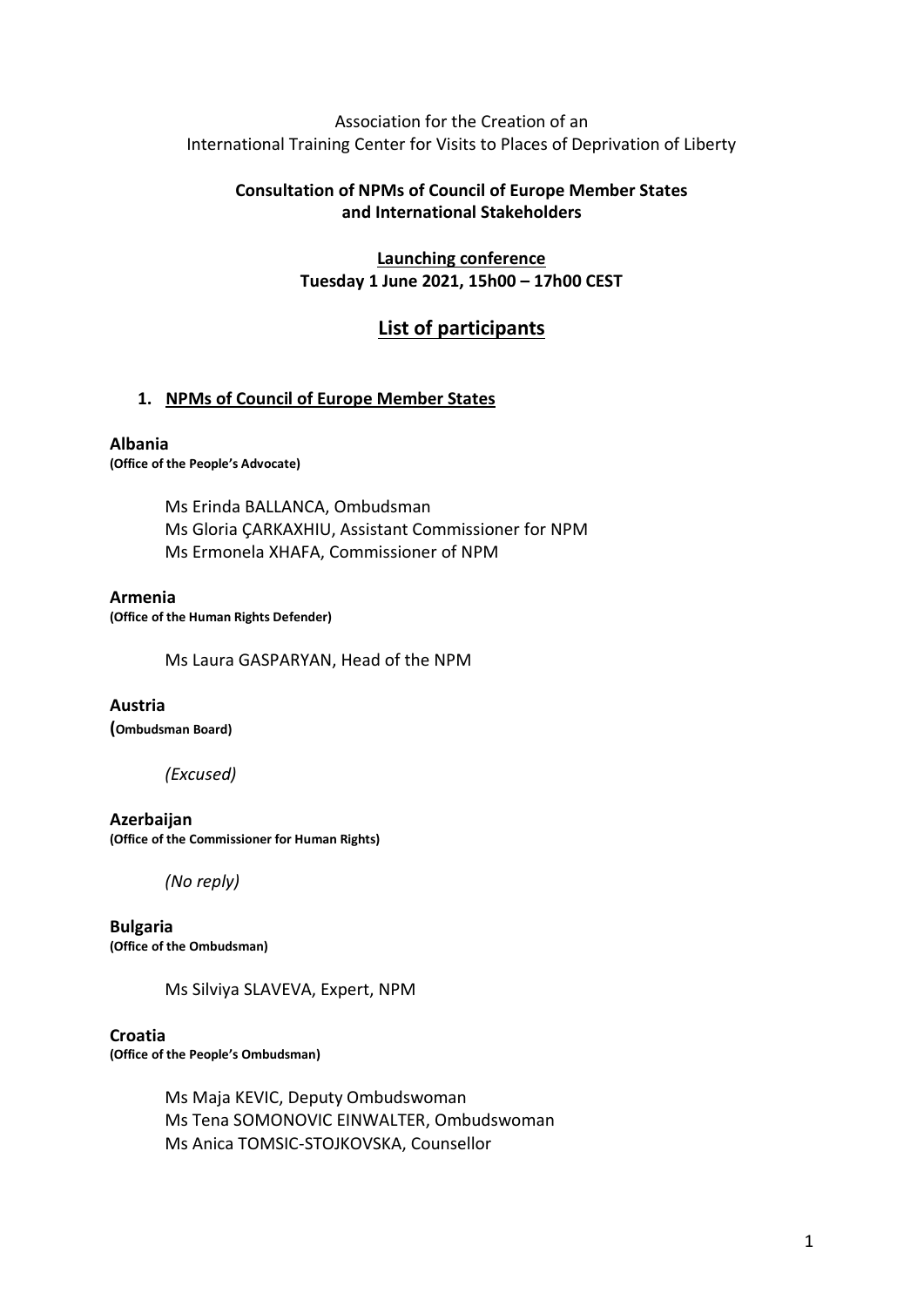**Cyprus (Office of the Commissioner for Administration)**

Ms Antonia KYRIAKIDOU, Member, NPM

## **Czech Republic**

**(Office of the Public Defender of Rights)**

Ms Teresa CIUPKOVA, Lawyer, NPM Ms Anna MAKARENKO, Lawyer, NPM Ms Barbora MATEJKOVA Lawyer, NPM Mr Ondrej VALA, Head of the NPM

### **Denmark**

**(Office of the Parliamentary Ombudsman)**

*(Excused)*

**Estonia** (**Office of the Chancellor of Justice)**

Mr Indrek-Ivar MÄÄRITS, Head of Inspection Visits Department

### **Finland**

**(Office of the Parliamentary Ombudsman)**

*(No Reply)*

**France (General Controller of Places of Deprivation of Liberty)**

Ms Anne-Sophie BONNET, Controller / in charge of International Relations

### **Georgia**

(**Office of the Public Defender)**

Mr Nika KVARATSKHELIA, Head of the NPM

#### **Germany**

(**National Agency for the Prevention of Torture)**

Mr Christian ILLGNER, Head of Operations

#### **Greece**

**(Office of the Ombudsman)**

Ms Chrysoula ANTONIOU, Investigator Ms Olga LYSANDROPOULOU, Investigator Ms Alexandra MOSCHOPOULOU, Investigator Mr George NIKOLOPOULOS, Head of the NPM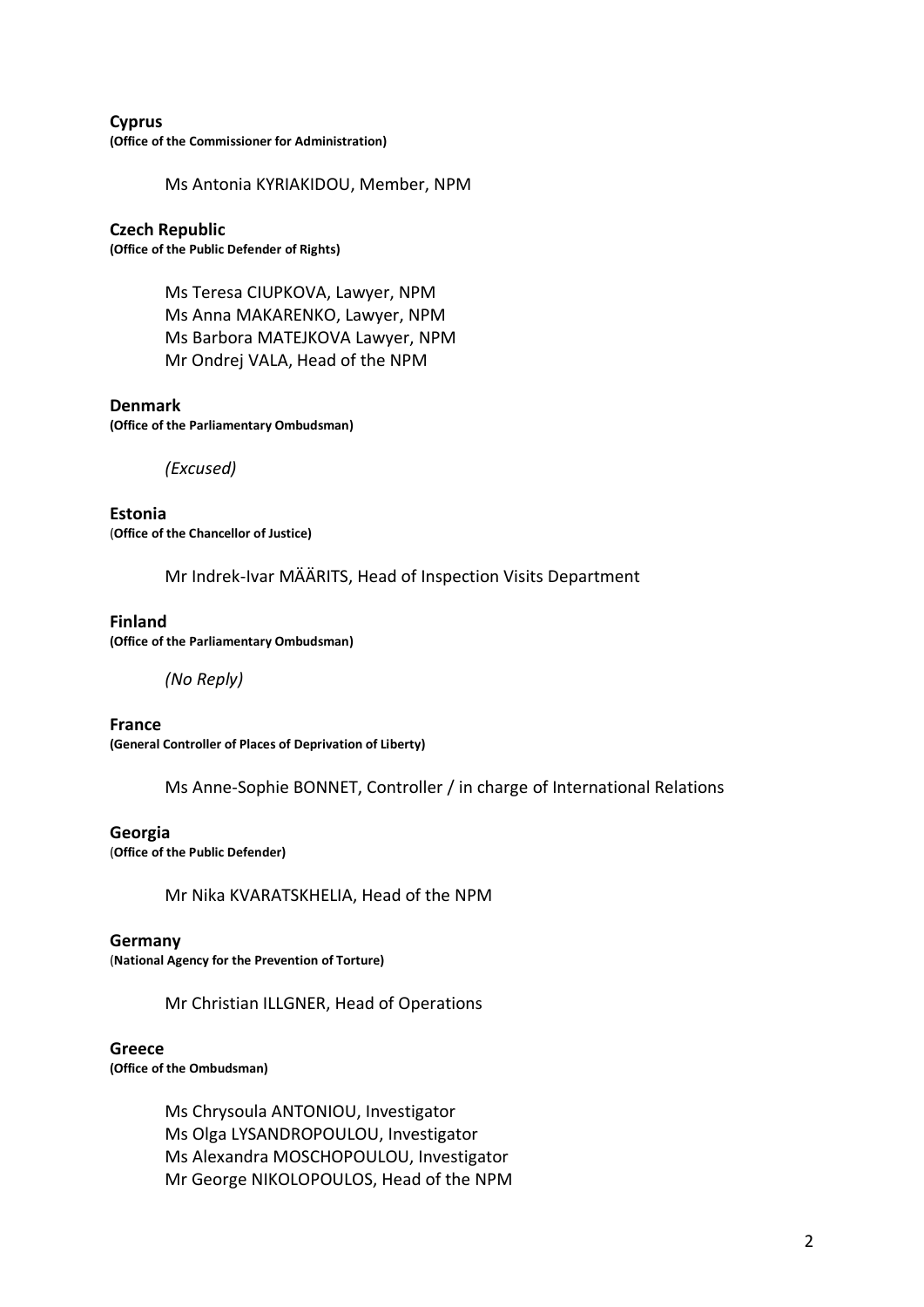Ms Aimilia PANAGOU, Investigator Ms Maria PAPADIMITRAKI, Senior Investigator Mr Andreas POTTAKIS, Ombudsman Ms Ifigeneia SAGI, Investigator Ms Agelina SORA, Senior Investigator Ms Maria VOUTSINOV, Investigator

#### **Hungary**

**(Office of the Commissioner for Fundamental Rights)**

Mr Istvan SARKÖZY, Advisor

#### **Iceland**

(**Office of the Parliamentary Ombudsman)**

*(No reply)*

**Italy (National Guarantor of the Rights of Persons Deprived of Their Liberty)**

> Ms Antonella DIONISI, Monitor Mr Massimiliano BAGAGLINI, Head of the Migrant Protection Unit

#### **Kosovo<sup>1</sup>**

(**Ombudsperson Institution)**

Mr. Niman HAJDARI, Senior Legal Advisor for the Prevention of Torture

### **Latvia**

(**Ombudsman's Office)**

*(No reply)*

#### **Liechtenstein**

**(Inspection Commission)**

*(No contact address)*

#### **Lithuania**

**(Office of the Seimas Ombudsman)**

*(No reply)*

<sup>&</sup>lt;sup>1</sup> All reference to Kosovo, whether to the territory, institutions or population, in this text shall be understood in full compliance with United Nations Security Council Resolution 1244 and without prejudice to the status of Kosovo.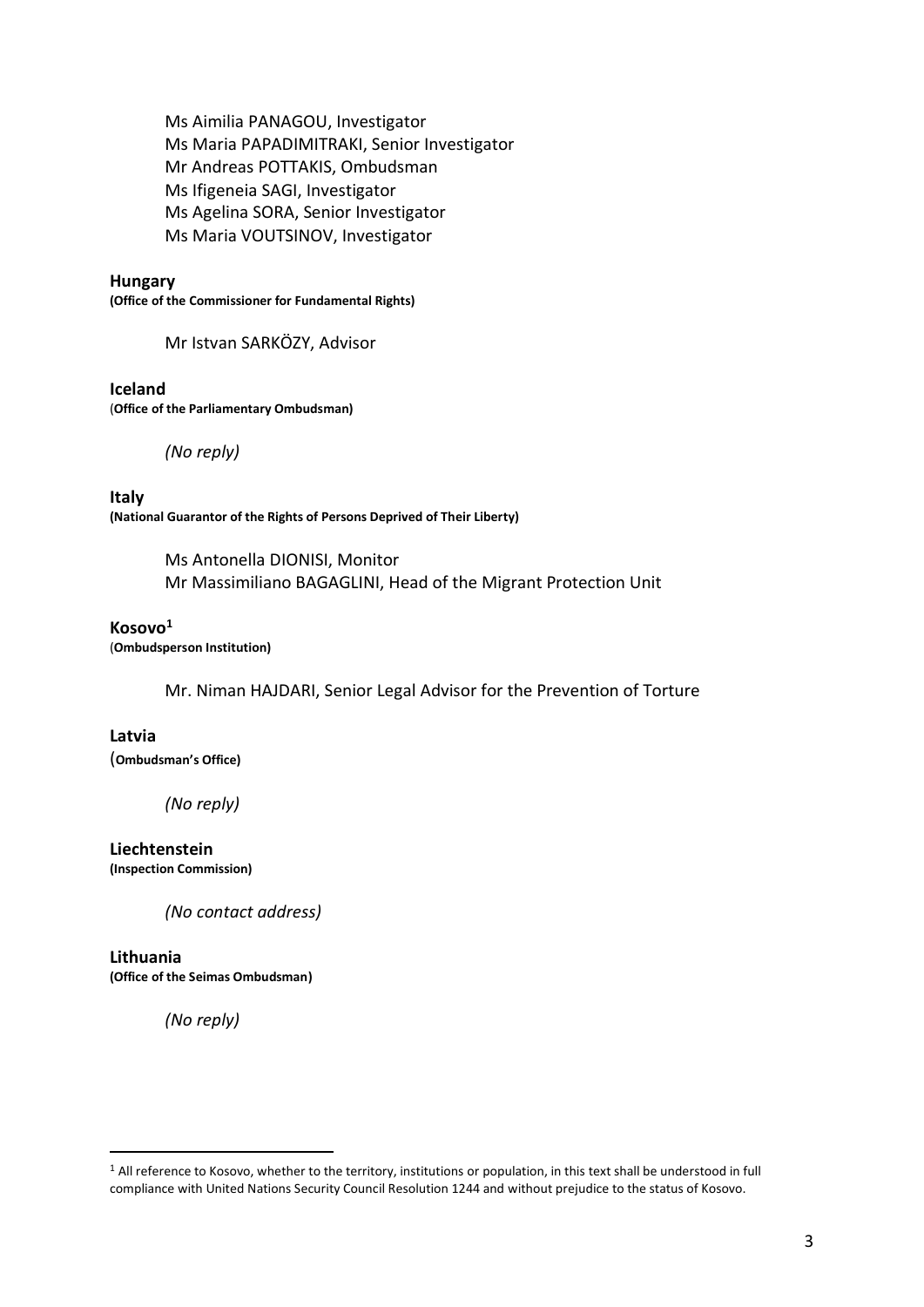**Luxembourg (Office of the Ombudsman)**

Ms Claudia MONTI, Ombudsman and Head of the NPM

### **Malta**

**(Board of Visitors for Detained Persons & Board of Visitors of the Prisons]**

Mr Michael BUTTIGIEG, Secretary MBDP

**Moldova (Office of the People's Advocate)**

*(No reply)*

**Montenegro (Office of the Protector of Human Rights and Freedoms)**

Ms Mirjana RADOVIC, Advisor

**Netherlands (Inspectorate for Implementation of Sanctions)**

*(No reply)*

**North Macedonia (Office of the Ombudsman)**

> Ms Vjolica RUSHAJ, State advisor Ms Bardhyl LIMANI, Associate

**Norway (Office of the Parliamentary Ombudsman)**

*(Excused)*

**Poland (Office of the Commissioner for Human Rights)**

Mr Przemislav KAZIMIRSKI, Head of NPM

**Portugal (Office of the Protector of Justice)**

(*Excused*)

**Romania (Office of the People's Ad**v**ocate)**

Ms Maria LEPADATU, Counsellor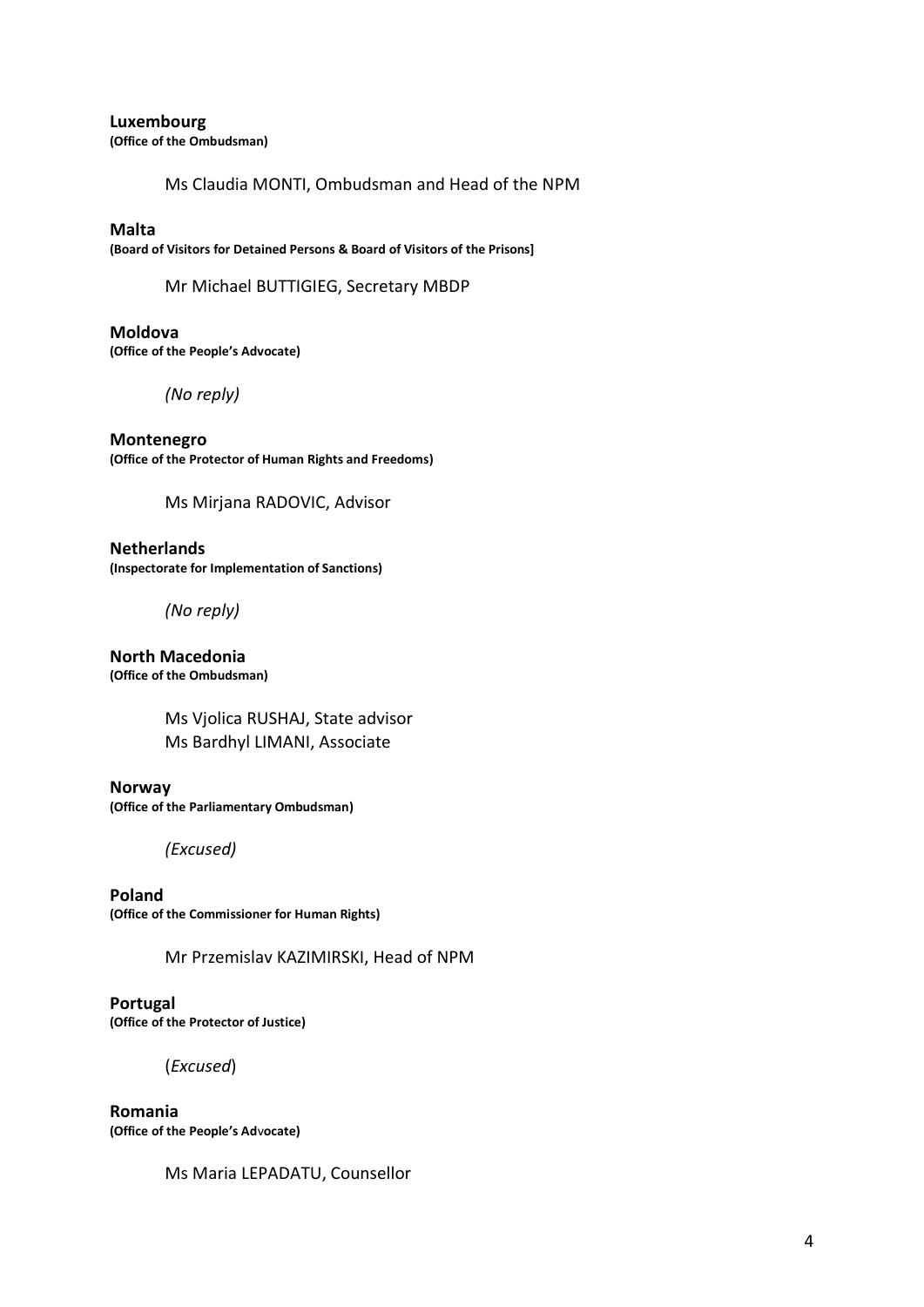### **Serbia**

**(Office of the Protector of Citizens)**

Mr Marko ANOJCIC, Independent Advisor Ms Natasa TANJEVIC, Deputy Ombudsman

**Slovenia**

**(Office of the Human Rights Ombudsman)**

Mr Ivan SELIH, Deputy Ombudsman, Head of the NPM

**Spain (Office of the Defendor of the People)**

*(No reply)*

**Sweden (Office of the Parliamentary Ombudsmen)**

*(Excused)*

**Switzerland (National Commission for the Prevention of Torture)**

*(Excused)*

**Turkey (Office of the Human Rights and Equality Institution)**

> Mr. Yldirim FEYZANUR, NPM member Mr Nesrin ÖZTURK, NPM member Mr Abdulmuttalip ZARAZIZ, NPM Member

#### **Ukraine**

**(Office of the Parliamentary Commissioner for Human Rights)**

Mr Maksym MALYSHEV, Deputy Director, NPM Implementation Department Ms Katerina POHORSKA, Director, NPM Implementation Department

#### **United Kingdom**

**(Her Majesty's Inspectorate of Prisons, England & Wales coordinating the NPM)**

Ms Lucy GREGG, Head of Secretariat Mr John WADHAM, Chairperson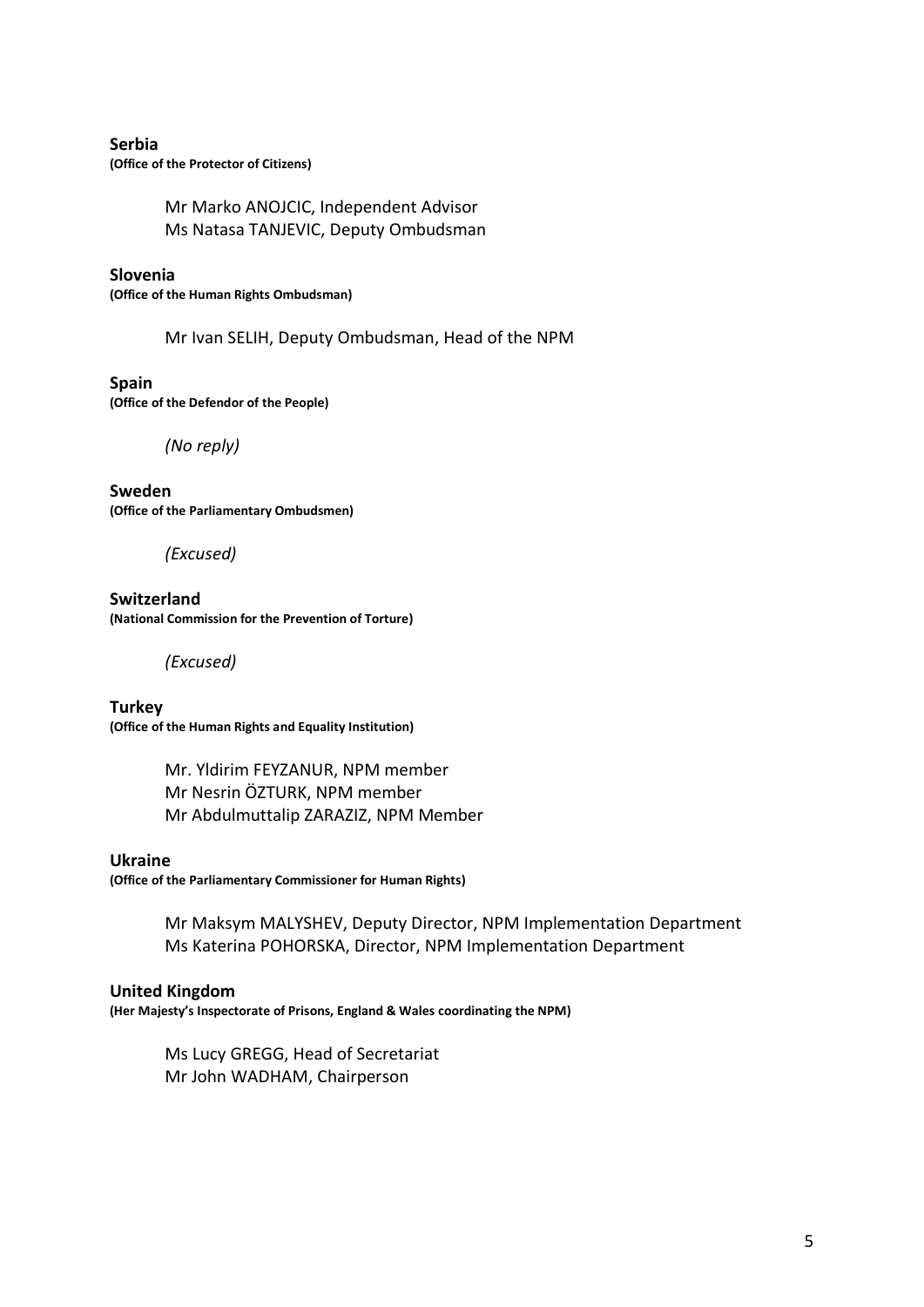### **2. International Stakeholders**

### **APT**

Ms. Audrey OLIVIER MURALT, Deputy Secretary General

# **CPT**

Mr Sebastian RIETZ, Member of the Secretariat

# **Dignity**

*(No Reply)*

# **IOI**

*(No reply)*

# **NPM Obs**

Mr Marco Mona, Member

## **OSCE-ODIHR**

Ms Jennifer ROBERTS, Project Officer

### **SPT**

Mr Armen AVETISYAN, Member of the Secretariat Ms Carmen COMAS MATA, Vice Chair Mr Jakub CZEPEK, Member (Poland) Ms Marija DEFINIS, Member (Croatia) Ms Marina LANGFELDT (Germany) Mr Joao NATAF, Secretary Ms Catherine PAULET, Member (France) Ms Zdenka PEROVIC, Member (Montenegro)

# **3. Individual experts**

Mr Abdallah DOUNNIR, Professor, Morocco Ms Hamida DRIDI, Medical Doctor, Tunisia Sir Malcolm EVANS, Co-author of the Project Evaluation Report Ms Sarah GRANDFILS, Permanent Member, Central Council for Penitentiary Oversight (CCSP-CTRG), Belgium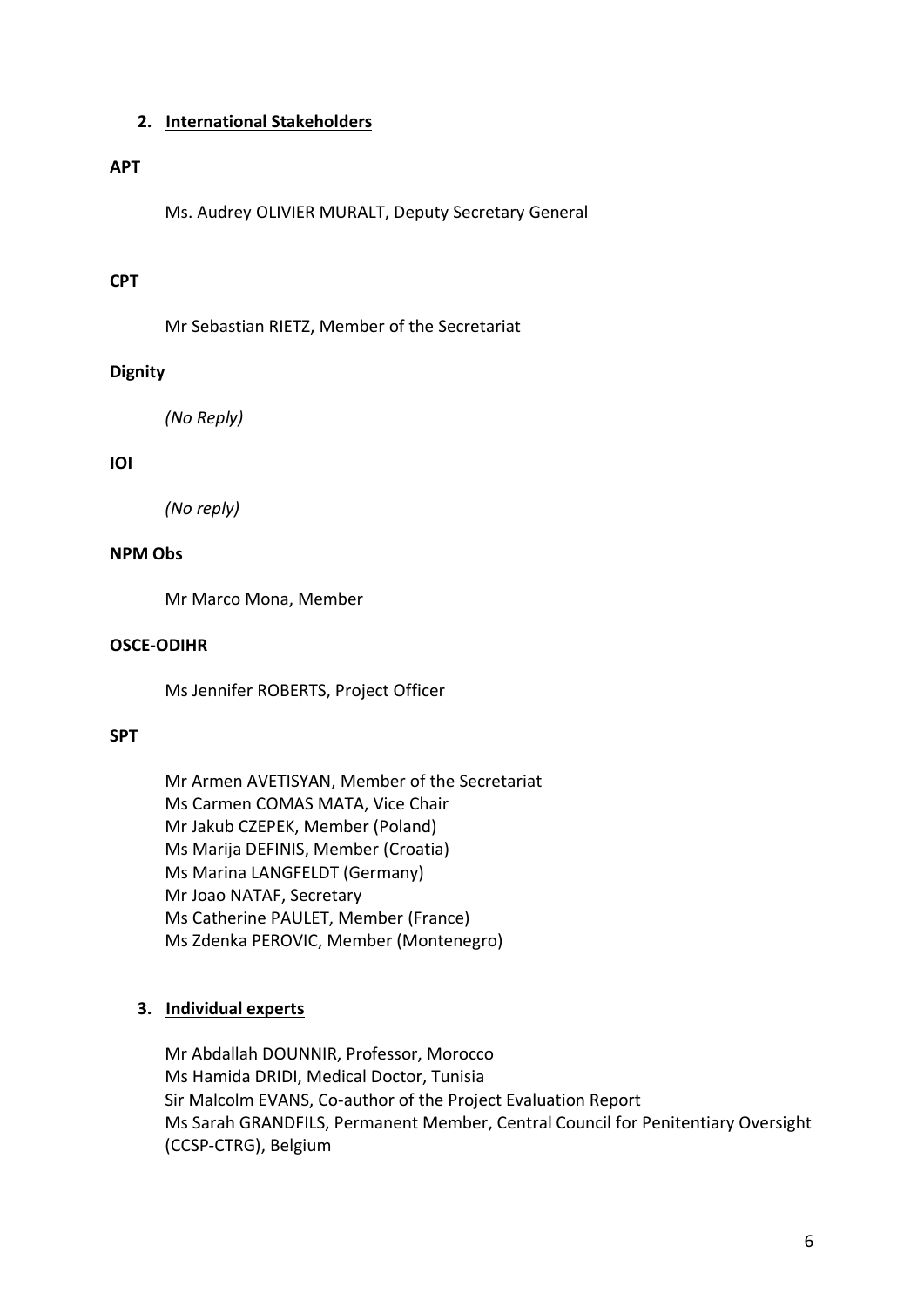Mr Pieter HOUBEY, Permanent Member, Central Council for Penitentiary Oversight (CCSP-CTRG), Belgium Mr Fethi JARRAY, President of the NPM of Tunisia Mr Marc NÈVE, President, Central Council for Penitentiary Oversight (CCSP-CTRG), Belgium Ms Lora VIDOVIČ, Co-author of the Project Evaluation Report

# **4. Guests**

Ms Clémentine CHIRON, Trainee, Council of Europe Ms Sarah CURRISTAN, Researcher, Trinity College Dublin, Ireland Ms Pauline MALLEJAC, PhD Student, University of Aix-Marseille, France Ms Mariam Camilla RECHCHAD, Trainee, Council of Europe Ms Mary ROGAN, Associate Professor, Trinity College Dublin, Ireland Ms Marie STEINBRECHER, Research Fellow, Trinity College, Dublin, Ireland Ms Sophie VAN DER VALK, Researcher, Trinity College Dublin, Ireland

# **5. Council of Europe**

Ms Anouchka GALHARDO, Project Manager, Program in support of the independent bodies in Tunisia (PAII-T), Independent Human Rights Bodies Division, Directorate General Human Rights and Rule of Law Mr Christos GIAKOUMOPOULOS, Director General Human Rights and Rule of Law Mr Sebastian RIETZ, Project Manager European NPM Forum, Directorate General Human Rights and Rule of Law Ms Jennifer SCHUETZE-REYMANN, Head of Torture Prevention Unit, Independent Human Rights Bodies Division, Directorate General Human Rights and Rule of Law

6. **Organizers** (Association for the Creation of an International Training Center for Visits to Places of Deprivation of Liberty

Ms Marie CRÉTENOT, Member Mr Jean-Marie DELARUE, Member Mr Vincent DELBOS, Member Mr Patick MAREST, Director Mr Vincent THEIS, Secretary Mr Philippe POTTIER, President Mr André VALLOTTON, Treasurer Ms Elisabetta ZAMPARUTTI, Member

# *7.* **Assistance**

Mr Markus JAEGER, Jaeger & Associates Ms Ekaterina KIRILENKO, BAP Tech